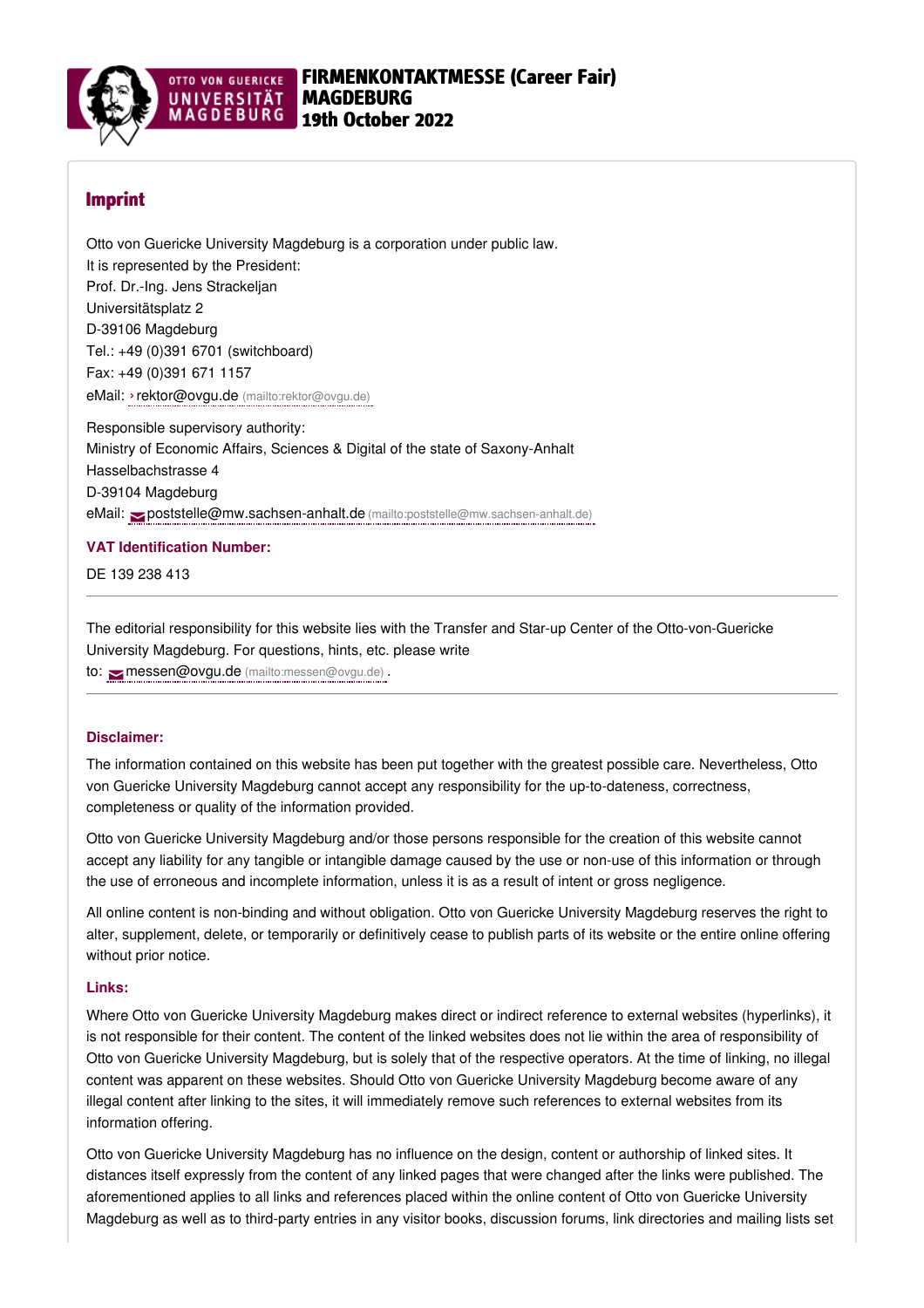up by the respective author, and in the content of all other forms of database to which write access is enabled. For illegal, erroneous or incomplete content and especially for damage arising from the use or non-use of information offered of this kind, only the provider of the site to which a link is posted shall be liable.

## **Copyright and trademark law**

The logo of Otto von Guericke University Magdeburg is registered as a protected wordmark and logo.

Otto von Guericke University Magdeburg strives to respect the copyright of the images, graphics, sound files, video sequences and text used by it (hereafter referred to as "objects"), to use objects created internally or to make recourse to objects in the public domain.

All of the logos and trademarks that appear on this website that may possibly be protected by third parties are subject to the provisions of the relevant trademark law as applicable and the rights of ownership of the relevant registered owner. A mere reference to the logos and trademarks does not mean that these are not protected by third party rights.

The copyright for objects on this website created by Otto von Guericke University Magdeburg lies solely with Otto von Guericke University Magdeburg.

Without the approval of Otto von Guericke University Magdeburg the reproduction or use of such objects in other electronic or printed publications is not permissible.

## **Data Protection:**

In accordance with § 13, para 1, line 1 of the German Telemedia Act, the service provider must notify the user in a generally comprehensible form at the start of use of, among other things, the type, scope and purpose of the collection and use of personal data, if no such notification has already taken place.

Otto von Guericke University Magdeburg processes data solely according to the relevant provisions of the law protecting the personal data of citizens (DSG-LSA) as applicable.

To the extent that within the online content of Otto von Guericke University Magdeburg personal or business data (email addresses, names, addresses) may be entered, the disclosure of this data by the user is expressly on a voluntary basis. The use of all services offered is, where technically possible, also permitted without entering such data / by entering anonymous data or a pseudonym. The use by third parties of the contact details published as part of the site credits, or similar information such as postal addresses, telephone and fax numbers, and email addresses, for the transmission of information that has not expressly been requested is not permitted. We expressly reserve the right to take legal steps against the senders of so-called spam emails in the event of any infringement of this ban.

## **Statistical evaluation of visitor accesses:**

This website uses Piwik, an open source software for statistical analysis of visitor access. Piwik used so-called "cookies", text files that are stored on your computer, which allows an analysis of the use of the website. The information generated by the cookie about your use of our website is stored on our servers. The IP address is anonymized before it is stored. You max refuse the use of cookies by selecting the appropriate settings on your browser (however, please note that if you do this you may not be able to use the full functionality of this website.

#### **[News](https://www.firmenkontaktmesse.ovgu.de/firmenkontaktmesse/en/News.html)**

**[Impressions](https://www.firmenkontaktmesse.ovgu.de/firmenkontaktmesse/en/News/That+was+the+Company+Contact+Fair+2021_+Impressions+and+more-p-716.html) of the career event at Otto von Guericke University Magdeburg**

**[Firmenkontaktmesse](https://www.firmenkontaktmesse.ovgu.de/firmenkontaktmesse/en/News/Firmenkontaktmesse+%28Career+Fair%29+on++DIGITAL+ways.html) (Career Fair) on DIGITAL ways**

**Warning notice about EXPO GUIDE, MULPOR Company, [International](https://www.firmenkontaktmesse.ovgu.de/firmenkontaktmesse/en/News/Warning+notice.html) Fairs Directory and other dubious providers**

**[Firmenkontaktmesse](https://www.firmenkontaktmesse.ovgu.de/firmenkontaktmesse/en/News/New+Design.html) (career fair) - new design**

›[more...](https://www.firmenkontaktmesse.ovgu.de/firmenkontaktmesse/en/News.html)